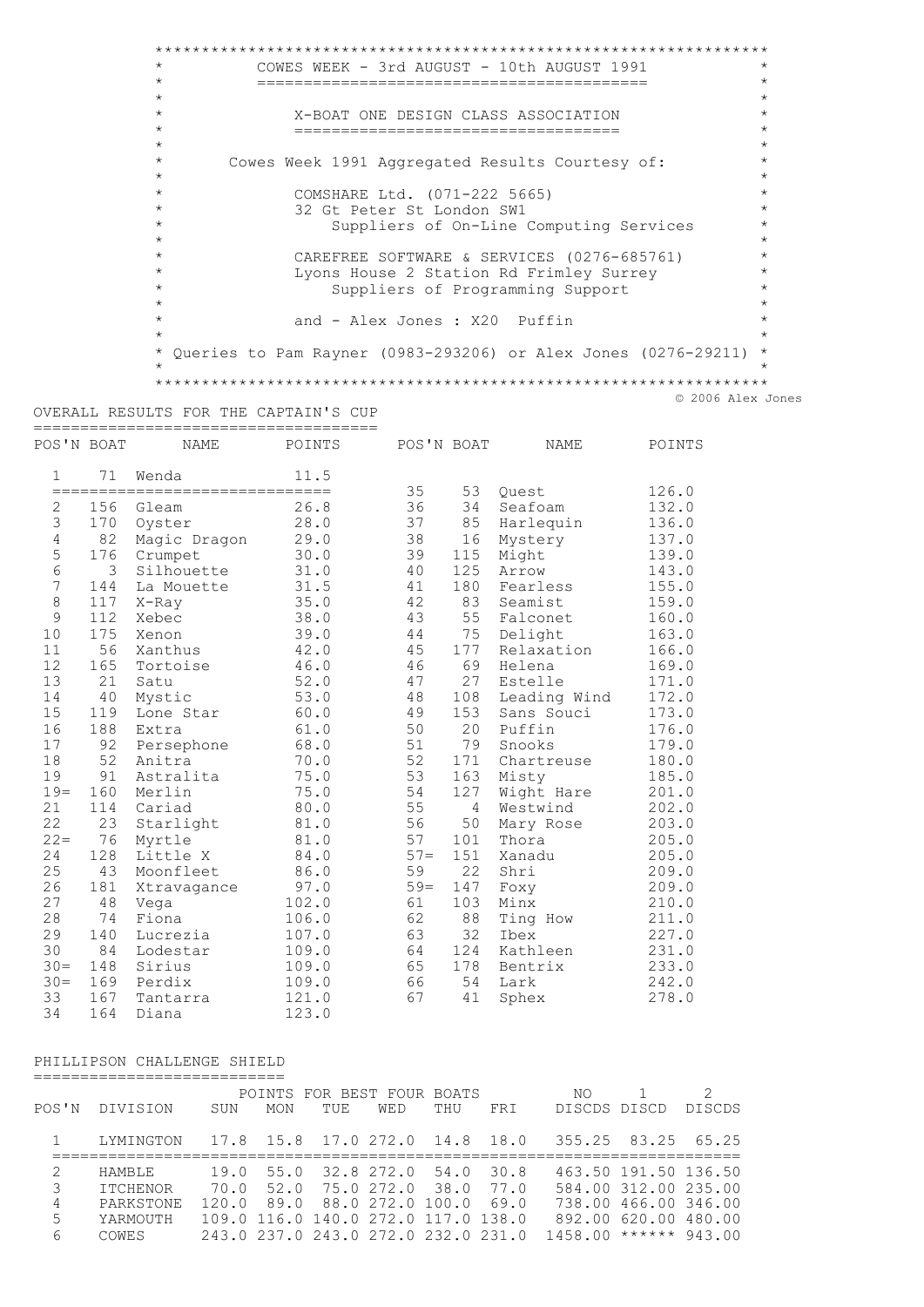| COWES<br>===== |                                 |         |                 |                    | *********************                                                                         |                 |            |            |                                            |                    |                |                                              |                                                                                                      |                 |            |                                                  |                 |
|----------------|---------------------------------|---------|-----------------|--------------------|-----------------------------------------------------------------------------------------------|-----------------|------------|------------|--------------------------------------------|--------------------|----------------|----------------------------------------------|------------------------------------------------------------------------------------------------------|-----------------|------------|--------------------------------------------------|-----------------|
|                |                                 |         |                 |                    | $\mathbf F$                                                                                   | POINTS          | F          | RACES      | *<br>$F$ *                                 |                    |                | POINTS TOTALS<br>$\mathbf{1}$                | 2                                                                                                    |                 |            |                                                  |                 |
|                | PROVISIONAL OR FINAL            |         | $F$ *<br>SA *   |                    | F<br>SU MO                                                                                    | F               |            | F          | TU WE TH FR *                              | F<br>SA            | NO<br>$DIS-$   | $DIS-$                                       | DIS-                                                                                                 |                 |            | POSITION<br>LIST                                 |                 |
| BOAT           | NAME                            |         | 3               | $\star$<br>$\star$ | 4<br>5                                                                                        | 6               | 7          | 8          | 9 *<br>$\star$                             | 10                 |                |                                              | CARDS CARDS CARDS                                                                                    | POS'N BOAT<br>1 | 20         | NAME<br>Puffin                                   | POINTS<br>176.0 |
|                | 20 Puffin<br>32 Ibex            |         |                 |                    | $==$ 40 * 53 47 55 NF 32 44 * 23<br>$==$ 48 * 58 58 56 RE RE 55 * DO<br>********************* |                 |            |            |                                            |                    |                |                                              | 299.0 231.0 176.0<br>363.0 295.0 227.0                                                               | 2               | 32         | ================================<br>Ibex         | 227.0           |
| HAMBLE         |                                 |         |                 |                    |                                                                                               |                 |            |            |                                            |                    |                |                                              |                                                                                                      |                 |            |                                                  |                 |
| ======         |                                 |         |                 |                    | *********************                                                                         |                 |            |            |                                            |                    |                |                                              |                                                                                                      |                 |            |                                                  |                 |
|                | PROVISIONAL OR FINAL            |         | $F$ *           |                    | $\mathbf F$<br>F                                                                              | POINTS<br>F     | F          | RACES<br>F | *<br>$F$ *                                 | F                  | NO             | POINTS TOTALS<br>$\mathbf{1}$                | 2                                                                                                    |                 |            | POSITION                                         |                 |
|                |                                 |         | $SA *$          |                    | SU MO TU WE TH FR *                                                                           |                 |            |            |                                            | SA                 | $DIS-$         | $DIS-$                                       | $DIS-$                                                                                               |                 |            | LIST                                             |                 |
| BOAT           | NAME                            |         | $3 *$           | $\star$            | 4<br>5                                                                                        | 6               | 7          | 8          | $9 *$<br>$\star$                           | 10                 |                | CARDS CARD                                   | CARDS                                                                                                | POS'N BOAT<br>1 | 71         | NAME<br>Wenda                                    | POINTS<br>11.5  |
|                | 21 Satu<br>22 Shri              |         | $==$ RE $*$     |                    | 3 20 19 NF 25 10 * ==<br>$== 17 * 59 32 RE NF RE 50 * DQ$                                     |                 |            |            |                                            |                    | 145.0          | 77.0                                         | 52.0<br>345.0 277.0 209.0                                                                            | 2               | 82         | --------------------------------<br>Magic Dragon | 29.0            |
|                | 27 Estelle                      |         |                 |                    | $== 18$ * NF ND 32 NF 34 37 *                                                                 |                 |            |            |                                            | 5                  |                |                                              | 307.0 239.0 171.0                                                                                    | 3               | 21         | Satu                                             | 52.0            |
|                | 54 Lark                         |         |                 |                    | $== 46 * RE RE RE NF 38 RE * 20$                                                              |                 |            |            |                                            |                    |                |                                              | 378.0 310.0 242.0                                                                                    | 4               | 91         | Astralita                                        | 75.0            |
|                | 71 Wenda                        |         | $==$ RE $*$     |                    | 8<br>7<br>8 1 6                                                                               |                 | 1 NF       | 3          | $1 *$                                      | $=$                | 87.5           | 19.5                                         | 11.5                                                                                                 | 5               | 128        | Little X                                         | 84.0            |
|                | 82 Magic Dragon<br>84 Lodestar  |         | $==$ RE $*$     |                    | $== 36 * 38 31 31 NF$                                                                         |                 | 3 NF 19    |            | $2 * 1$<br>$9\,54 \times =$                |                    | 116.0          | 48.0                                         | 29.0<br>231.0 163.0 109.0                                                                            | 6<br>7          | 140<br>84  | Lucrezia<br>Lodestar                             | 107.0<br>109.0  |
|                | 91 Astralita                    |         | $== 39 *$       |                    | 5 21 25 NF 36 24 * DQ                                                                         |                 |            |            |                                            |                    |                | 179.0 111.0                                  | 75.0                                                                                                 | 8               | 180        | Fearless                                         | 155.0           |
|                | 124 Kathleen                    |         |                 |                    | $==$ ND $* == 50$ 45 ND RE $== * ==$                                                          |                 |            |            |                                            |                    |                |                                              | 371.0 301.0 231.0                                                                                    | 9               | 27         | Estelle                                          | 171.0           |
|                | 127 Wight Hare<br>128 Little X  |         | $== 11 *$       |                    | $== 14 * 55 54 RE RE 39 53 * 16$<br>4 RE 30 NF 23 27 * 11                                     |                 |            |            |                                            |                    |                | 220.0 152.0                                  | 337.0 269.0 201.0<br>84.0                                                                            | 10<br>11        | 171<br>127 | Chartreuse<br>Wight Hare                         | 180.0<br>201.0  |
|                | 140 Lucrezia                    | $==$    |                 |                    | 4 * RE 11 10 NF RE 18 * ==                                                                    |                 |            |            |                                            |                    |                |                                              | 243.0 175.0 107.0                                                                                    | 12              | 22         | Shri                                             | 209.0           |
|                | 171 Chartreuse                  |         |                 |                    | == RE * 23 44 RE ND RE 45 * 17                                                                |                 |            |            |                                            |                    |                |                                              | 316.0 248.0 180.0                                                                                    | 13              | 124        | Kathleen                                         | 231.0           |
|                | 180 Fearless                    |         |                 |                    | $== 20 * 44 36 50 NF 49 26 * RE$<br>*********************                                     |                 |            |            |                                            |                    |                |                                              | 273.0 205.0 155.0                                                                                    | 14              | 54         | Lark                                             | 242.0           |
|                | <b>ITCHENOR</b>                 |         |                 |                    |                                                                                               |                 |            |            |                                            |                    |                |                                              |                                                                                                      |                 |            |                                                  |                 |
|                | --------                        |         |                 |                    | *********************                                                                         |                 |            |            |                                            |                    |                |                                              |                                                                                                      |                 |            |                                                  |                 |
|                |                                 |         |                 |                    |                                                                                               | POINTS          |            | RACES      | *                                          |                    |                | POINTS TOTALS                                |                                                                                                      |                 |            |                                                  |                 |
|                | PROVISIONAL OR FINAL            |         | $F$ *<br>$SA *$ |                    | F<br>F<br>SU MO                                                                               | F               | F          | F          | $F$ *<br>TU WE TH FR *                     | F<br>SΑ            | NO<br>DIS-     | 1<br>DIS-                                    | 2<br>DIS-                                                                                            |                 |            | POSITION<br>LIST                                 |                 |
| BOAT           | NAME                            |         | $3 *$           |                    | 5<br>4                                                                                        | 6               | 7          | 8          | $9 *$                                      | 10                 |                | CARDS CARD                                   | CARDS                                                                                                | POS'N BOAT      |            | NAME                                             | POINT           |
|                |                                 |         |                 | $\star$            |                                                                                               |                 |            |            | $\star$                                    |                    |                |                                              |                                                                                                      | $\mathbf{1}$    | 112        | Xebec                                            | 38.0            |
|                | 16 Mystery<br>40 Mystic         | $==$    |                 | $== 34 * 33$       | $5 * 40 46$                                                                                   |                 |            |            | 24 NF 27 RE $* ==$<br>4 16 NF 17 16 $* ==$ |                    | 154.0          | 86.0                                         | 273.0 205.0 137.0<br>53.0                                                                            | 2               | 40         | --------------------------------<br>Mystic       | 53.0            |
|                | 50 Mary Rose                    |         | $==$ $==$ $*$   |                    | 51 55 29 NF == RE $* ==$                                                                      |                 |            |            |                                            |                    |                |                                              | 341.0 271.0 203.0                                                                                    | 3               | 52         | Anitra                                           | 70.0            |
|                | 52 Anitra                       | $==$    |                 |                    | 7 * 16 34 42 NF                                                                               |                 |            |            | $614 * 13$                                 |                    |                | 180.0 112.0                                  | 70.0                                                                                                 | 4               | 114        | Cariad                                           | 80.0            |
|                | 101 Thora                       |         |                 |                    | $==$ 45 * ND 65 41 NF 50 49 * ==<br>$==$ 43 * 46 28 RE NF ND RE * 19                          |                 |            |            |                                            |                    |                |                                              | 341.0 273.0 205.0                                                                                    | 5<br>6          | 181        | Xtravagance                                      | 97.0            |
|                | 103 Minx<br>112 Xebec           |         |                 | $== 28 * 13$       |                                                                                               | 6 15 NF         |            |            | 4 28 $* ==$                                |                    | 134.0          | 66.0                                         | 346.0 278.0 210.0<br>38.0                                                                            | 7               | 169<br>16  | Perdix<br>Mystery                                | 109.0<br>137.0  |
|                | 114 Cariad                      | $== 13$ |                 |                    | $*$ 32 14 33 NF 15 19 $* ==$                                                                  |                 |            |            |                                            |                    |                | 181.0 113.0                                  | 80.0                                                                                                 | 8               | 177        | Relaxation                                       | 166.0           |
|                | 151 Xanadu                      |         |                 |                    | $== == * 52 65 43 ND 45 DO * ==$                                                              |                 |            |            |                                            |                    |                |                                              | 341.0 273.0 205.0                                                                                    | 9               | 50         | Mary Rose                                        | 203.0           |
|                | 169 Perdix<br>177 Relaxation    |         |                 |                    | $==$ 33 * 26 42 28 RE 13 48 * RE<br>$== 12 * 54 59 54 NF 18 40 * RE$                          |                 |            |            |                                            |                    |                |                                              | 225.0 157.0 109.0<br>293.0 225.0 166.0                                                               | 10<br>$10 =$    | 101<br>151 | Thora<br>Xanadu                                  | 205.0<br>205.0  |
|                | 181 Xtravagance                 |         |                 |                    | $== 22 * 15 38 20 NF 30 32 * ==$                                                              |                 |            |            |                                            |                    |                |                                              | 203.0 135.0 97.0                                                                                     | 12              |            | 103 Minx                                         | 210.0           |
|                |                                 |         |                 |                    | *********************                                                                         |                 |            |            |                                            |                    |                |                                              |                                                                                                      |                 |            |                                                  |                 |
|                | LYMINGTON<br>=========          |         |                 |                    | *********************                                                                         |                 |            |            |                                            |                    |                |                                              |                                                                                                      |                 |            |                                                  |                 |
|                | PROVISIONAL OR FINAL            |         | $F$ *           | $^{\star}$         | F                                                                                             | POINTS<br>$F$ F | RACES      |            | $\star$<br>FFFF*F                          |                    | NO             | POINTS TOTALS<br>1                           | 2                                                                                                    |                 |            | POSITION                                         |                 |
|                |                                 |         |                 |                    | SA * SU MO TU WE TH FR * SA                                                                   |                 |            |            |                                            |                    | DIS-           | DIS-                                         | DIS-                                                                                                 |                 |            | LIST                                             |                 |
| BOAT           | NAME                            |         | $3 *$           |                    | 4<br>5                                                                                        | 6               | 7          | 8          | $9 * 10$<br>$\star$                        |                    |                | CARDS CARD                                   | CARDS                                                                                                | POS'N BOAT<br>1 |            | NAME<br>156 Gleam                                | POINTS<br>26.8  |
|                | 3 Silhouette                    |         |                 | $== 23 * 12$       |                                                                                               |                 |            |            | 3 2 NF 14 20 $* ==$                        |                    | 119.0          | 51.0                                         | 31.0                                                                                                 |                 |            | -------------------------------                  |                 |
|                | 23 Starlight                    |         |                 |                    | $==$ 8 * 18 RE 36 NF                                                                          |                 |            |            |                                            | $5\ 22 \times - =$ |                | 217.0 149.0                                  | 81.0                                                                                                 | 2               | 170        | Oyster                                           | 28.0            |
|                | 48 Vega<br>56 Xanthus           |         |                 |                    | $== 25 * 48 23 38 NF 28 13 * 8$<br>$== 10 * 17 17 6 NF$                                       |                 |            |            | 7 12 * ND                                  |                    |                | 127.0 59.0                                   | 218.0 150.0 102.0<br>42.0                                                                            | 3<br>4          | 3          | 176 Crumpet<br>Silhouette                        | 30.0<br>31.0    |
|                | 69 Helena                       |         |                 |                    | $== 41 * 24 51 51 NF 48 46 * 21$                                                              |                 |            |            |                                            |                    |                |                                              | 288.0 220.0 169.0                                                                                    | 5               | 144        | La Mouette                                       | 31.5            |
|                | 76 Myrtle                       |         |                 |                    | $== == * 2 41 27 NF 41 11 * ==$                                                               |                 |            |            |                                            |                    |                | 190.0 122.0                                  | 81.0                                                                                                 | 6               | 117        | X-Ray                                            | 35.0            |
|                | 79 Snooks<br>83 Seamist         | $==$    |                 |                    | 6 * 49 19 DQ RE RE 43 * ==                                                                    |                 |            |            |                                            |                    |                |                                              | 315.0 247.0 179.0<br>$==$ NS * 47 30 14 NF RE DQ * 4 295.0 227.0 159.0                               | 7<br>8          | 175<br>56  | Xenon<br>Xanthus                                 | 39.0<br>42.0    |
|                | 88 Ting How                     |         |                 |                    | $==$ 30 * 57 56 53 RE 51 51 * ==                                                              |                 |            |            |                                            |                    |                |                                              | 336.0 268.0 211.0                                                                                    | 9               | 119        | Lone Star                                        | 60.0            |
|                | 92 Persephone                   |         |                 |                    |                                                                                               |                 |            |            |                                            |                    |                | $== 24 * 41 22 9 NF 20 17 * == 177.0 109.0$  | 68.0                                                                                                 | 10              | 188        | Extra                                            | 61.0            |
|                | 117 X-Ray                       |         |                 | $== 32 * 10$       |                                                                                               |                 | 9 34 NF 11 |            |                                            | $5 * ==$           | 137.0          | 69.0                                         | 35.0                                                                                                 | 11              |            | 92 Persephone                                    | 68.0            |
|                | 119 Lone Star<br>144 La Mouette | $==$    |                 |                    | 3 * 25 18 8 NF 33<br>$== 21 * 1 7 23 NF 1 23 * ==$                                            |                 |            |            | 9 * RE                                     |                    | 161.0<br>122.5 | 93.0<br>54.5                                 | 60.0<br>31.5                                                                                         | 12<br>13        | 160<br>23  | Merlin<br>Starlight                              | 75.0<br>81.0    |
|                | 147 Foxy                        |         |                 |                    | $==$ RE * 19 == == == RE 52 * ==                                                              |                 |            |            |                                            |                    |                |                                              | 349.0 279.0 209.0                                                                                    | $13 -$          | 76         | Myrtle                                           | 81.0            |
|                | 156 Gleam                       |         |                 |                    | $== 27 * 9 1 11 NF 16$                                                                        |                 |            |            | $6 * ==$                                   |                    |                | 110.8 42.8                                   | 26.8                                                                                                 | 15              | 48         | Vega                                             | 102.0           |
|                | 160 Merlin                      |         |                 |                    |                                                                                               |                 |            |            |                                            |                    |                | $==$ 31 * 21 12 18 NF 24 35 * == 178.0 110.0 | 75.0                                                                                                 | 16              | 164        | Diana                                            | 123.0           |
|                | 163 Misty<br>164 Diana          | $==$    |                 |                    |                                                                                               |                 |            |            |                                            |                    |                |                                              | $== == * == 33 47 NF 37 DQ * DQ 323.0 253.0 185.0$<br>$9 * 36 40 26 RE RE 21 * == 259.0 191.0 123.0$ | 17<br>18        | 83<br>69   | Seamist<br>Helena                                | 159.0<br>169.0  |
|                | 170 Oyster                      |         |                 |                    | $== 29 * 14 10 13 NF$                                                                         |                 |            |            | 2 3 $* ==$                                 |                    |                | 110.0 42.0                                   | 28.0                                                                                                 | 19              | 79         | Snooks                                           | 179.0           |
|                | 175 Xenon                       |         |                 |                    | $== 15 * 11 15$                                                                               |                 | 5 NF       |            | 8 RE * 7                                   |                    |                | 175.0 107.0                                  | 39.0                                                                                                 | 20              | 163        | Misty                                            | 185.0           |
|                | 176 Crumpet                     |         |                 | $== 26$ *          | 6                                                                                             |                 |            |            | 5 7 NF 12 15 $* ==$                        |                    | 113.0          | 45.0                                         | 30.0                                                                                                 | 21<br>22        | 147        | Foxy                                             | 209.0           |
|                | 188 Extra                       |         |                 |                    | $==$ DQ * 45 13 4 NF 40 4 * 6<br>*********************                                        |                 |            |            |                                            |                    |                | 174.0 106.0                                  | 61.0                                                                                                 |                 | 88         | Ting How                                         | 211.0           |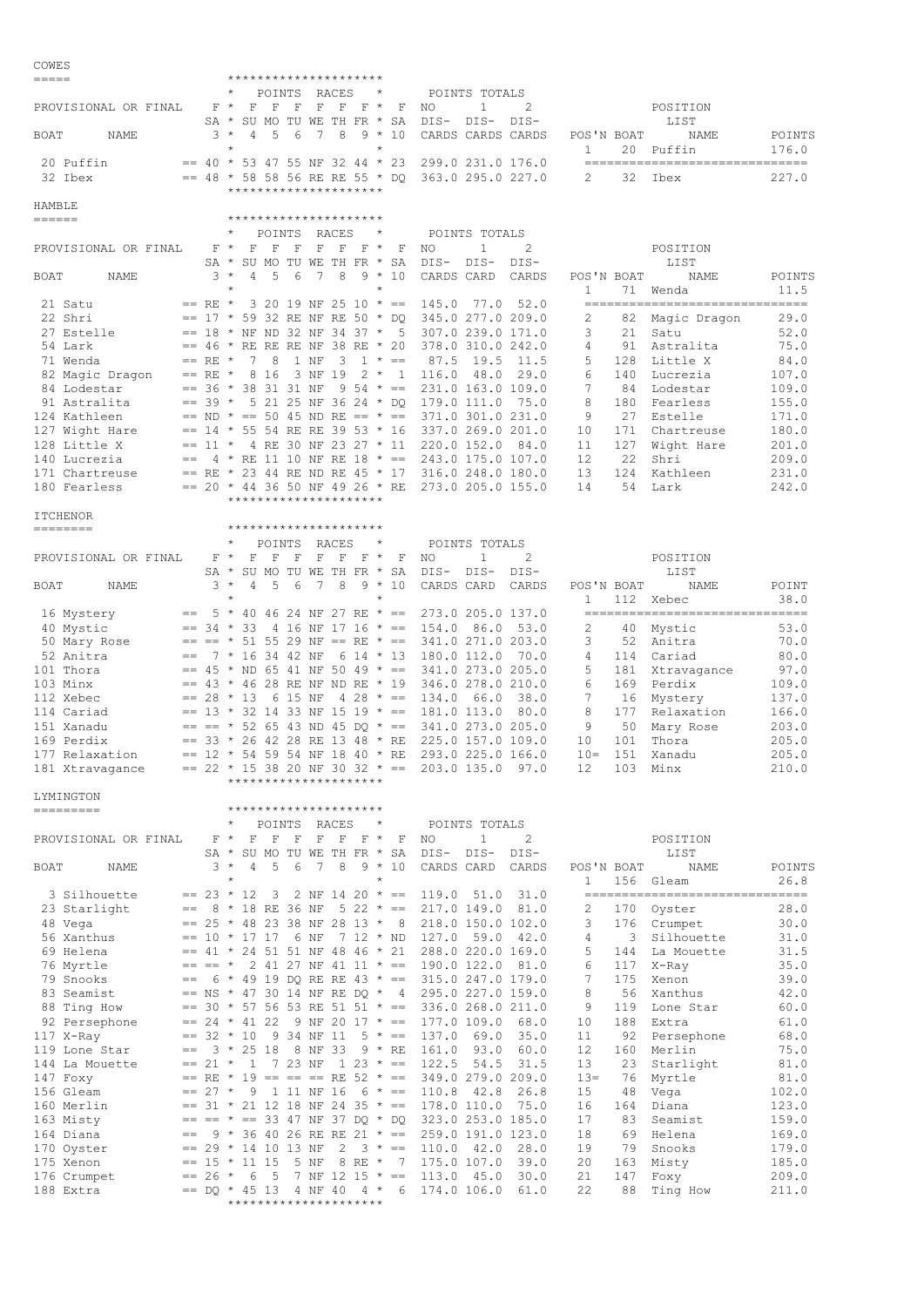PARKSTONE

| TITIM TAIRT                      |              |           | *********************                                                                   |                 |             |                                         |        |              |                 |                                   |                |
|----------------------------------|--------------|-----------|-----------------------------------------------------------------------------------------|-----------------|-------------|-----------------------------------------|--------|--------------|-----------------|-----------------------------------|----------------|
|                                  |              |           | POINTS<br>RACES                                                                         |                 |             | POINTS TOTALS                           |        |              |                 |                                   |                |
| PROVISIONAL OR FINAL             |              | $F \star$ | $\mathbf F$<br>$\mathbb{F}$<br>$\mathbf{F}$<br>F<br>$\mathbb F$                         | $F^*$           | $\mathbf F$ | $\mathbf{1}$<br>NO                      | 2      |              |                 | POSITION                          |                |
|                                  |              | SA *      | SU MO TU WE TH FR * SA                                                                  |                 |             | DIS-<br>$DIS-$                          | $DIS-$ |              |                 | LIST                              |                |
| BOAT<br>NAME                     |              | $3 *$     | 8<br>4<br>5<br>6<br>7                                                                   |                 | $9 * 10$    | CARDS CARD                              | CARDS  | POS'N BOAT   |                 | NAME                              | POINTS         |
|                                  |              |           | $\star$                                                                                 | $\star$         |             |                                         |        | $\mathbf{1}$ |                 | 165 Tortoise                      | 46.0           |
| 41 Sphex                         |              |           | $==$ NS $*$ ND $== == == == == * ==$                                                    |                 |             | 418.0 348.0 278.0                       |        |              |                 | --------------------------------- |                |
| 43 Moonfleet                     | $==$         |           | $1 * 30 39 22 NF 26 8 * ==$                                                             |                 |             | 193.0 125.0 86.0                        |        | 2            | 43              | Moonfleet                         | 86.0           |
| 55 Falconet<br>74 Fiona          |              |           | $== 19 * 42 37 48 NF RE 33 * 10$<br>== RE * 50 26 12 NF 43 25 * ==                      |                 |             | 296.0 228.0 160.0<br>224.0 156.0 106.0  |        | 3<br>4       | 167             | 74 Fiona                          | 106.0<br>121.0 |
|                                  |              |           | $==$ NS * 56 24 39 NF 44 29 * ==                                                        |                 |             | 260.0 192.0 136.0                       |        | 5            | 85              | Tantarra                          |                |
| 85 Harlequin                     |              |           | == RE * 28 53 49 RE RE 42 * ==                                                          |                 |             |                                         |        | 6            |                 | Harlequin<br>55 Falconet          | 136.0          |
| 108 Leading Wind<br>165 Tortoise |              |           | $== 2 * 20 2 17 NF 21$                                                                  |                 |             | 308.0 240.0 172.0<br>$7 * 3 135.0 67.0$ | 46.0   | 7            | 108             | Leading Wind                      | 160.0<br>172.0 |
| 167 Tantarra                     |              |           | $== == * 43 == 37 RE 10 31 * ==$                                                        |                 |             | 259.0 189.0 121.0                       |        | 8            | 41              | Sphex                             | 278.0          |
|                                  |              |           | *********************                                                                   |                 |             |                                         |        |              |                 |                                   |                |
| YARMOUTH                         |              |           |                                                                                         |                 |             |                                         |        |              |                 |                                   |                |
| ========                         |              |           | *********************                                                                   |                 |             |                                         |        |              |                 |                                   |                |
|                                  |              |           | POINTS<br>RACES                                                                         |                 |             | POINTS TOTALS                           |        |              |                 |                                   |                |
| PROVISIONAL OR FINAL             |              | $F \star$ | $\mathbf{F}$<br>$\mathbb{F}$<br>F                                                       | $F$ $F$ $F$ $*$ | F           | NO<br>$\mathbf{1}$                      | 2      |              |                 | POSITION                          |                |
|                                  |              |           | SA * SU MO TU WE TH FR * SA                                                             |                 |             | DIS-<br>DIS-                            | DIS-   |              |                 | LIST                              |                |
| BOAT<br>NAME                     |              | $3 *$     | $\overline{5}$<br>8<br>4<br>6<br>$7^{\circ}$                                            | $9 *$           | 10          | CARDS CARD                              | CARDS  | POS'N BOAT   |                 | NAME                              | POINTS         |
|                                  |              |           | $\star$                                                                                 | $\star$         |             |                                         |        | $\mathbf{1}$ |                 | 148 Sirius                        | 109.0          |
| 4 Westwind                       |              |           | $==$ RE * 60 57 57 NF 47 41 * 18                                                        |                 |             | 330.0 262.0 202.0                       |        |              |                 | --------------------------------- |                |
| 34 Seafoam                       |              |           | $== 47 * 22 29 35 NF 46 DO * 14$                                                        |                 |             | 268.0 200.0 132.0                       |        | 2            | 53              | Ouest                             | 126.0          |
| 53 Quest                         |              |           | $== 38 * 35 25 44 NF 22 47 * 22$                                                        |                 |             | 241.0 173.0 126.0                       |        | 3            | 34              | Seafoam                           | 132.0          |
| 75 Delight                       |              |           | $==$ 37 * 37 48 46 RE 42 38 * 9 279.0 211.0 163.0                                       |                 |             |                                         |        | 4            | 115             | Might                             | 139.0          |
| 115 Might                        |              |           | $== 44 \times 31 49 40 == 29 39 \times 12 258.0 188.0 139.0$                            |                 |             |                                         |        | 5            | 125             | Arrow                             | 143.0          |
| 125 Arrow                        |              |           | $== 16 * 39 43 52 RE 31 30 * == 263.0 195.0 143.0$                                      |                 |             |                                         |        | 6            | 75              | Delight                           | 163.0          |
| 148 Sirius                       |              |           | $==$ 42 * 27 27 21 NF 35 34 * 2 212.0 144.0 109.0                                       |                 |             |                                         |        | 7            | 153             | Sans Souci                        | 173.0          |
| 153 Sans Souci                   |              |           | $==$ NS * 34 35 DQ RE RE 36 * 15 309.0 241.0 173.0                                      |                 |             |                                         |        | 8<br>9       | $4\overline{ }$ | Westwind                          | 202.0          |
| 178 Bentrix                      |              |           | $==$ 35 $\star$ 29 RE ND ND ND ND $\star$ == 369.0 301.0 233.0<br>********************* |                 |             |                                         |        |              | 178             | Bentrix                           | 233.0          |
| LIFEBOAT SPOONS                  |              |           |                                                                                         |                 |             |                                         |        |              |                 |                                   |                |
| ===============                  |              |           | *********************                                                                   |                 |             |                                         |        |              |                 |                                   |                |
|                                  |              |           | RACES<br>$^\star$<br>POINTS                                                             | $\star$         |             | POINTS TOTALS                           |        |              |                 |                                   |                |
| PROVISIONAL OR FINAL             |              | $F \star$ | $\mathbf{F}$<br>$\mathbf{F}$<br>F<br>$\mathbf F$<br>F                                   | $F \star$       | F           | $\mathbf{1}$<br>NO                      | 2      |              |                 | POSITION                          |                |
|                                  |              | $SA *$    | SU MO TU WE TH FR *                                                                     |                 | SA          | DIS-<br>$DIS-$                          | DIS-   |              |                 | LIST                              |                |
| BOAT<br>NAME                     |              | $3 *$     | $\overline{4}$<br>5<br>7<br>8<br>6                                                      | $9 *$           | 10          | CARDS CARD                              | CARDS  | POS'N BOAT   |                 | NAME                              | POINTS         |
|                                  |              |           | $\star$                                                                                 | $\star$         |             |                                         |        | 1            |                 | 170 Oyster                        | 28.0           |
| 3 Silhouette                     | $== 23 * 12$ |           | $3 -$<br>2 NF 14 20 $* ==$                                                              |                 |             | 119.0<br>51.0                           | 31.0   | 2            |                 | 3 Silhouette                      | 31.0           |
| 20 Puffin                        | $= 40$ *     |           | 53 47 55 NF 32 44 * 23                                                                  |                 |             | 299.0 231.0 176.0                       |        | 3            | 117             | X-Ray                             | 35.0           |
| 21 Satu                          | $==$ RE $*$  |           | 3 20 19 NF 25 10 * ==                                                                   |                 |             | 145.0<br>77.0                           | 52.0   |              |                 | -------------------------------   |                |
| 22 Shri                          |              |           | $== 17 * 59 32 RE NF RE 50 * DO$                                                        |                 |             | 345.0 277.0 209.0                       |        | 4            |                 | 112 Xebec                         | 38.0           |
| 32 Ibex                          |              |           | $==$ 48 * 58 58 56 RE RE 55 * DQ                                                        |                 |             | 363.0 295.0 227.0                       |        | 5            | 175             | Xenon                             | 39.0           |
| 34 Seafoam                       |              |           | $==$ 47 * 22 29 35 NF 46 DO * 14 268.0 200.0 132.0                                      |                 |             |                                         |        | 6            |                 | 56 Xanthus                        | 42.0           |
| 48 Vega                          |              |           | $== 25 * 48 23 38 NF 28 13 *$                                                           |                 | 8           | 218.0 150.0 102.0                       |        | 7            | 21              | Satu                              | 52.0           |
| 52 Anitra                        | $==$         |           | 7 * 16 34 42 NF                                                                         | 6 14 * 13       |             | 180.0 112.0                             | 70.0   | 8            |                 | 92 Persephone                     | 68.0           |
| 55 Falconet                      |              |           | $== 19 * 42 37 48 NF RE 33 * 10$                                                        | 7 12 * ND       |             | 296.0 228.0 160.0<br>127.0<br>59.0      |        | 9            | 52              | Anitra                            | 70.0           |
| 56 Xanthus<br>69 Helena          |              |           | $== 10 * 17 17 6 NF$<br>$== 41 * 24 51 51 NF 48 46 * 21$                                |                 |             | 288.0 220.0 169.0                       | 42.0   | 10<br>$10 =$ | 91<br>160       | Astralita<br>Merlin               | 75.0<br>75.0   |
| 74 Fiona                         |              |           | $==$ RE * 50 26 12 NF 43 25 * ==                                                        |                 |             | 224.0 156.0 106.0                       |        | 12           | 114             | Cariad                            | 80.0           |
| 75 Delight                       |              |           | $== 37 * 37 48 46 RE 42 38 * 9$                                                         |                 |             | 279.0 211.0 163.0                       |        | 13           | 76              | Myrtle                            | 81.0           |
| 76 Myrtle                        |              |           | $== == * 2 41 27 NF 41 11 * ==$                                                         |                 |             | 190.0 122.0 81.0                        |        | 14           | 128             | Little X                          | 84.0           |
| 79 Snooks                        | $==$         |           | 6 * 49 19 DQ RE RE 43 * ==                                                              |                 |             | 315.0 247.0 179.0                       |        | 15           | 181             | Xtravagance                       | 97.0           |
| 83 Seamist                       |              |           | $==$ NS * 47 30 14 NF RE DQ * 4                                                         |                 |             | 295.0 227.0 159.0                       |        | 16           | 48              | Vega                              | 102.0          |
| 84 Lodestar                      |              |           | $== 36 * 38 31 31 NF$                                                                   | $9\ 54 \ * \ =$ |             | 231.0 163.0 109.0                       |        | 17           | 74              | Fiona                             | 106.0          |
| 85 Harlequin                     |              |           | $==$ NS * 56 24 39 NF 44 29 * $==$                                                      |                 |             | 260.0 192.0 136.0                       |        | 18           | 84              | Lodestar                          | 109.0          |
| 88 Ting How                      |              |           | $==$ 30 $*$ 57 56 53 RE 51 51 $* ==$                                                    |                 |             | 336.0 268.0 211.0                       |        | $18 =$       | 148             | Sirius                            | 109.0          |
| 91 Astralita                     |              |           | $== 39 * 5 21 25 NF 36 24 * DQ$                                                         |                 |             | 179.0 111.0                             | 75.0   | $18 =$       | 169             | Perdix                            | 109.0          |
| 92 Persephone                    |              |           | $== 24 \times 41 22 9 NF 20 17 \times == 177.0 109.0$                                   |                 |             |                                         | 68.0   | 21           | 164             | Diana                             | 123.0          |
| 101 Thora                        |              |           | $== 45$ * ND 65 41 NF 50 49 * ==                                                        |                 |             | 341.0 273.0 205.0                       |        | 22           | 34              | Seafoam                           | 132.0          |
| 103 Minx                         |              |           | $==$ 43 * 46 28 RE NF ND RE * 19 346.0 278.0 210.0                                      |                 |             |                                         |        | 23           | 85              | Harlequin                         | 136.0          |
| 108 Leading Wind                 |              |           | $==$ RE * 28 53 49 RE RE 42 * == 308.0 240.0 172.0                                      |                 |             |                                         |        | 24           | 180             | Fearless                          | 155.0          |
| 112 Xebec                        |              |           | $== 28 * 13 6 15 NF 4 28 * == 134.0 66.0$                                               |                 |             |                                         | 38.0   | 25           | 83              | Seamist                           | 159.0          |
| 114 Cariad                       |              |           | $== 13 * 32 14 33 NF 15 19 * == 181.0 113.0$                                            |                 |             |                                         | 80.0   | 26           | 55              | Falconet                          | 160.0          |
| $117$ X-Ray                      |              |           | $== 32 * 10 9 34 NF 11 5 * ==$                                                          |                 |             | 137.0 69.0                              | 35.0   | 27           | 75              | Delight                           | 163.0          |
| 127 Wight Hare                   |              |           | $== 14 \times 55$ 54 RE RE 39 53 $\times$ 16                                            |                 |             | 337.0 269.0 201.0                       |        | 28           | 177             | Relaxation                        | 166.0          |
| 128 Little X                     |              |           | $== 11 * 4 RE 30 NF 23 27 * 11 220.0 152.0 84.0$                                        |                 |             |                                         |        | 29           | 69              | Helena                            | 169.0          |
| 147 Foxy                         |              |           | $==$ RE * 19 == == == RE 52 * ==                                                        |                 |             | 349.0 279.0 209.0                       |        | 30           | 108             | Leading Wind                      | 172.0          |
| 148 Sirius<br>151 Xanadu         |              |           | $== 42 * 27 27 21 NF 35 34 * 2$<br>$== == * 52 65 43 ND 45 DQ * == 341.0 273.0 205.0$   |                 |             | 212.0 144.0 109.0                       |        | 31<br>32     | 153<br>20       | Sans Souci<br>Puffin              | 173.0<br>176.0 |
| 153 Sans Souci                   |              |           | $==$ NS * 34 35 DQ RE RE 36 * 15 309.0 241.0 173.0                                      |                 |             |                                         |        | 33           | 79              | Snooks                            | 179.0          |
| 160 Merlin                       |              |           | $==$ 31 * 21 12 18 NF 24 35 * == 178.0 110.0 75.0                                       |                 |             |                                         |        | 34           | 171             | Chartreuse                        | 180.0          |
| 164 Diana                        | $==$         |           | $9 * 36 40 26 RE RE 21 * == 259.0 191.0 123.0$                                          |                 |             |                                         |        | 35           | 127             | Wight Hare                        | 201.0          |
| 169 Perdix                       |              |           | $==$ 33 * 26 42 28 RE 13 48 * RE 225.0 157.0 109.0                                      |                 |             |                                         |        | 36           | 101             | Thora                             | 205.0          |
| 170 Oyster                       |              |           | $== 29 * 14 10 13 NF 2 3 * == 110.0 42.0 28.0$                                          |                 |             |                                         |        | $36=$        | 151             | Xanadu                            | 205.0          |
| 171 Chartreuse                   |              |           | $==$ RE * 23 44 RE ND RE 45 * 17                                                        |                 |             | 316.0 248.0 180.0                       |        | 38           | 22              | Shri                              | 209.0          |
| 175 Xenon                        |              |           | $== 15 * 11 15 5 NF 8 RE * 7 175.0 107.0 39.0$                                          |                 |             |                                         |        | $38 =$       | 147             | Foxy                              | 209.0          |
| 177 Relaxation                   |              |           | $== 12 * 54 59 54 NF 18 40 * RE$                                                        |                 |             | 293.0 225.0 166.0                       |        | 40           | 103             | Minx                              | 210.0          |
| 178 Bentrix                      |              |           | $==$ 35 $*$ 29 RE ND ND ND ND $* ==$ 369.0 301.0 233.0                                  |                 |             |                                         |        | 41           | 88              | Ting How                          | 211.0          |
| 180 Fearless                     |              |           |                                                                                         |                 |             |                                         |        |              |                 |                                   |                |
|                                  |              |           | $== 20 * 44 36 50 NF 49 26 * RE 273.0 205.0 155.0$                                      |                 |             |                                         |        | 42           | 32              | Ibex                              | 227.0          |
| 181 Xtravagance                  |              |           | $==$ 22 * 15 38 20 NF 30 32 * == 203.0 135.0 97.0<br>*********************              |                 |             |                                         |        | 43           | 178             | Bentrix                           | 233.0          |